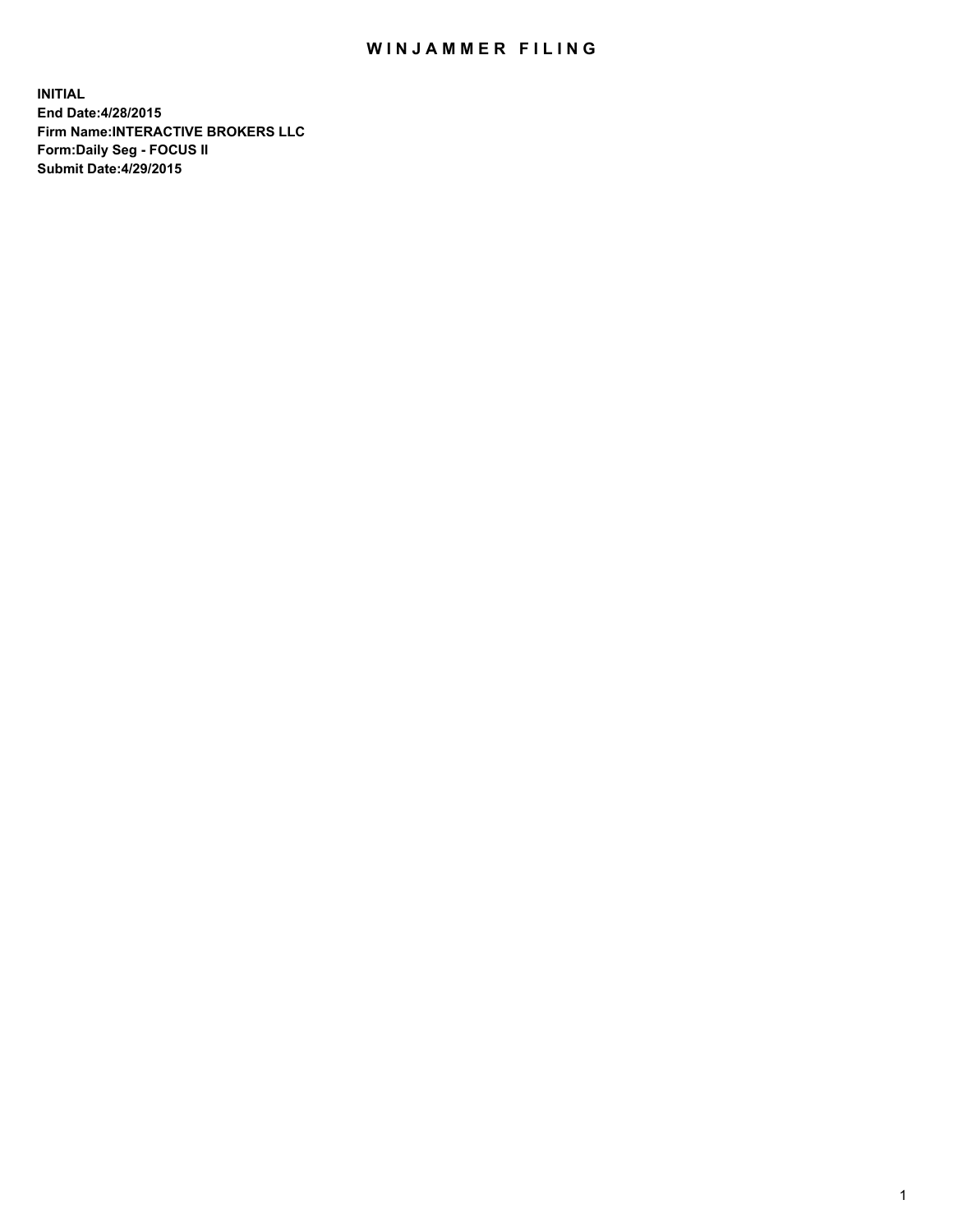## **INITIAL End Date:4/28/2015 Firm Name:INTERACTIVE BROKERS LLC Form:Daily Seg - FOCUS II Submit Date:4/29/2015 Daily Segregation - Cover Page**

| Name of Company<br><b>Contact Name</b><br><b>Contact Phone Number</b><br><b>Contact Email Address</b>                                                                                                                                                                                                                          | <b>INTERACTIVE BROKERS LLC</b><br><b>Michael Ellman</b><br>203-422-8926<br>mellman@interactivebrokers.co<br><u>m</u> |
|--------------------------------------------------------------------------------------------------------------------------------------------------------------------------------------------------------------------------------------------------------------------------------------------------------------------------------|----------------------------------------------------------------------------------------------------------------------|
| FCM's Customer Segregated Funds Residual Interest Target (choose one):<br>a. Minimum dollar amount: ; or<br>b. Minimum percentage of customer segregated funds required:% ; or<br>c. Dollar amount range between: and; or<br>d. Percentage range of customer segregated funds required between:% and%.                         | $\overline{\mathbf{0}}$<br>0<br>155,000,000 245,000,000<br>00                                                        |
| FCM's Customer Secured Amount Funds Residual Interest Target (choose one):<br>a. Minimum dollar amount: ; or<br>b. Minimum percentage of customer secured funds required:% ; or<br>c. Dollar amount range between: and; or<br>d. Percentage range of customer secured funds required between:% and%.                           | $\overline{\mathbf{0}}$<br>0<br>80,000,000 120,000,000<br>0 <sub>0</sub>                                             |
| FCM's Cleared Swaps Customer Collateral Residual Interest Target (choose one):<br>a. Minimum dollar amount: ; or<br>b. Minimum percentage of cleared swaps customer collateral required:% ; or<br>c. Dollar amount range between: and; or<br>d. Percentage range of cleared swaps customer collateral required between:% and%. | $\overline{\mathbf{0}}$<br><u>0</u><br>0 <sub>0</sub><br>0 <sub>0</sub>                                              |
| Current ANC:on<br><b>Broker Dealer Minimum</b><br>Debit/Deficit - CustomersCurrent AmountGross Amount<br>Domestic Debit/Deficit<br>Foreign Debit/Deficit                                                                                                                                                                       | 2,353,573,534 28-APR-2015<br>293,089,176<br>3,311,597<br>5,996,7880                                                  |
| Debit/Deficit - Non CustomersCurrent AmountGross Amount<br>Domestic Debit/Deficit<br>Foreign Debit/Deficit<br>Proprietary Profit/Loss<br>Domestic Profit/Loss<br>Foreign Profit/Loss                                                                                                                                           | 0 <sub>0</sub><br>0 <sub>0</sub><br>$\overline{\mathbf{0}}$<br>$\overline{\mathbf{0}}$                               |
| Proprietary Open Trade Equity<br>Domestic OTE<br>Foreign OTE<br><b>SPAN</b><br><b>Customer SPAN Calculation</b>                                                                                                                                                                                                                | $\overline{\mathbf{0}}$<br><u>0</u><br>1,362,409,143                                                                 |
| Non-Customer SPAN Calcualation<br><b>Proprietary Capital Charges</b><br>Minimum Dollar Amount Requirement<br>Other NFA Dollar Amount Requirement                                                                                                                                                                               | 22,491,246<br><u>0</u><br>20,000,000 [7465]<br>22,223,139 [7475]                                                     |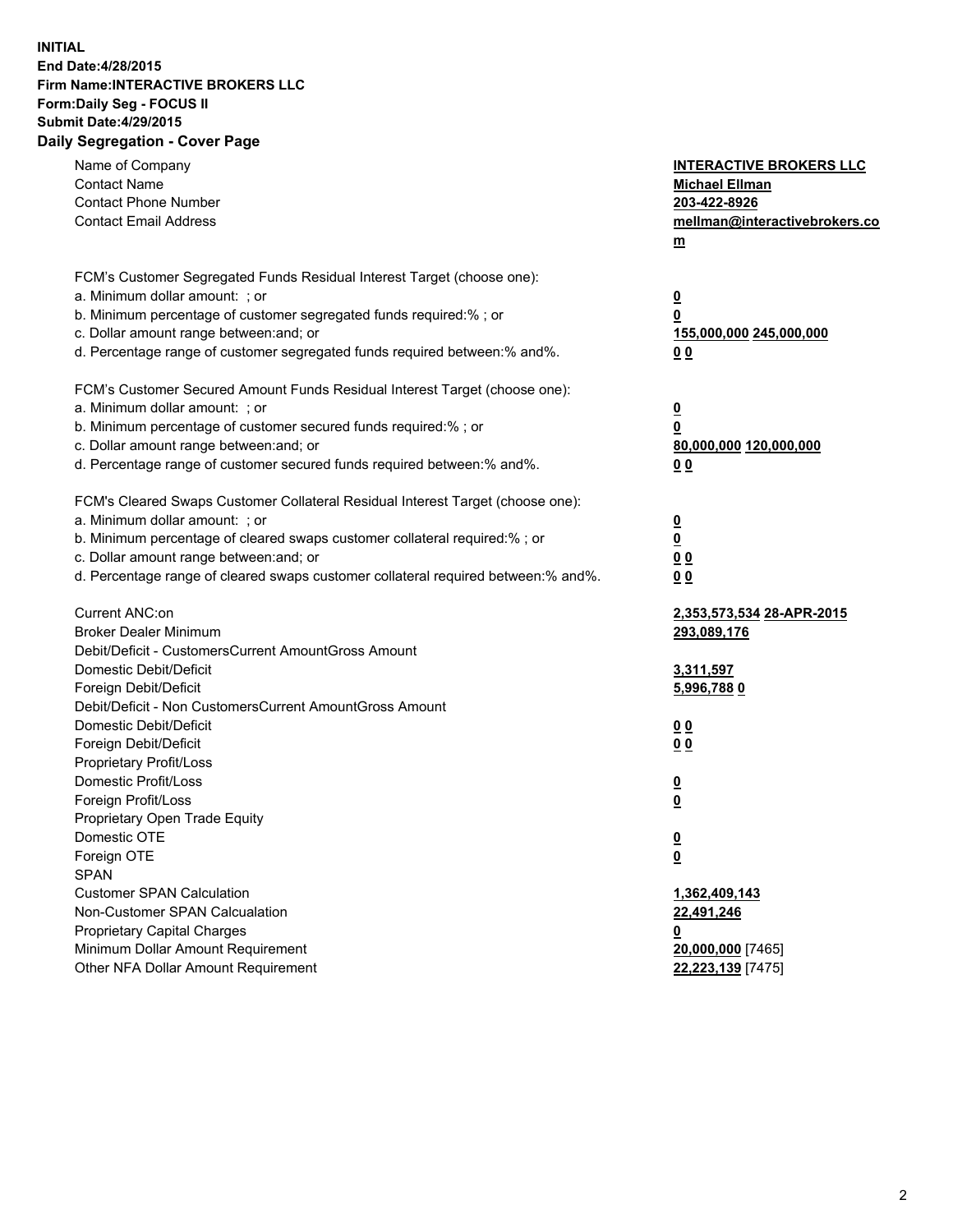## **INITIAL End Date:4/28/2015 Firm Name:INTERACTIVE BROKERS LLC Form:Daily Seg - FOCUS II Submit Date:4/29/2015 Daily Segregation - Secured Amounts**

|     | Dany Ocgregation - Oceanea Annoanta                                                         |                                                |
|-----|---------------------------------------------------------------------------------------------|------------------------------------------------|
|     | Foreign Futures and Foreign Options Secured Amounts                                         |                                                |
|     | Amount required to be set aside pursuant to law, rule or regulation of a foreign            | $0$ [7305]                                     |
|     | government or a rule of a self-regulatory organization authorized thereunder                |                                                |
| 1.  | Net ledger balance - Foreign Futures and Foreign Option Trading - All Customers             |                                                |
|     | A. Cash                                                                                     | 501,607,986 [7315]                             |
|     | B. Securities (at market)                                                                   | $0$ [7317]                                     |
| 2.  | Net unrealized profit (loss) in open futures contracts traded on a foreign board of trade   | 35,236,329 [7325]                              |
| 3.  | Exchange traded options                                                                     |                                                |
|     | a. Market value of open option contracts purchased on a foreign board of trade              | <b>85,466</b> [7335]                           |
|     | b. Market value of open contracts granted (sold) on a foreign board of trade                | -60,864 [7337]                                 |
| 4.  | Net equity (deficit) (add lines 1.2. and 3.)                                                | 536,868,917 [7345]                             |
| 5.  | Account liquidating to a deficit and account with a debit balances - gross amount           | 5,996,788 [7351]                               |
|     | Less: amount offset by customer owned securities                                            | 0 [7352] 5,996,788 [7354]                      |
| 6.  | Amount required to be set aside as the secured amount - Net Liquidating Equity              | 542,865,705 [7355]                             |
|     | Method (add lines 4 and 5)                                                                  |                                                |
| 7.  | Greater of amount required to be set aside pursuant to foreign jurisdiction (above) or line | 542,865,705 [7360]                             |
|     | 6.                                                                                          |                                                |
|     | FUNDS DEPOSITED IN SEPARATE REGULATION 30.7 ACCOUNTS                                        |                                                |
| 1.  | Cash in banks                                                                               |                                                |
|     | A. Banks located in the United States                                                       | $0$ [7500]                                     |
|     | B. Other banks qualified under Regulation 30.7                                              | 0 [7520] 0 [7530]                              |
| 2.  | Securities                                                                                  |                                                |
|     | A. In safekeeping with banks located in the United States                                   | 466,383,482 [7540]                             |
|     | B. In safekeeping with other banks qualified under Regulation 30.7                          | 0 [7560] 466,383,482 [7570]                    |
| 3.  | Equities with registered futures commission merchants                                       |                                                |
|     | A. Cash                                                                                     | $0$ [7580]                                     |
|     | <b>B.</b> Securities                                                                        | $0$ [7590]                                     |
|     | C. Unrealized gain (loss) on open futures contracts                                         | $0$ [7600]                                     |
|     | D. Value of long option contracts                                                           | $0$ [7610]                                     |
|     | E. Value of short option contracts                                                          | 0 [7615] 0 [7620]                              |
| 4.  | Amounts held by clearing organizations of foreign boards of trade                           |                                                |
|     | A. Cash                                                                                     | $0$ [7640]                                     |
|     | <b>B.</b> Securities                                                                        | $0$ [7650]                                     |
|     | C. Amount due to (from) clearing organization - daily variation                             | $0$ [7660]                                     |
|     | D. Value of long option contracts                                                           | $0$ [7670]                                     |
|     | E. Value of short option contracts                                                          | 0 [7675] 0 [7680]                              |
| 5.  | Amounts held by members of foreign boards of trade                                          |                                                |
|     | A. Cash                                                                                     | 272,976,959 [7700]                             |
|     | <b>B.</b> Securities                                                                        | $0$ [7710]                                     |
|     | C. Unrealized gain (loss) on open futures contracts                                         | 4,198,188 [7720]                               |
|     | D. Value of long option contracts                                                           | 85,477 [7730]                                  |
|     | E. Value of short option contracts                                                          | <mark>-60,866</mark> [7735] 277,199,758 [7740] |
| 6.  | Amounts with other depositories designated by a foreign board of trade                      | 0 [7760]                                       |
| 7.  | Segregated funds on hand                                                                    | $0$ [7765]                                     |
| 8.  | Total funds in separate section 30.7 accounts                                               | 743,583,240 [7770]                             |
| 9.  | Excess (deficiency) Set Aside for Secured Amount (subtract line 7 Secured Statement         | 200,717,535 [7380]                             |
|     | Page 1 from Line 8)                                                                         |                                                |
| 10. | Management Target Amount for Excess funds in separate section 30.7 accounts                 | 80,000,000 [7780]                              |
| 11. | Excess (deficiency) funds in separate 30.7 accounts over (under) Management Target          | 120,717,535 [7785]                             |
|     |                                                                                             |                                                |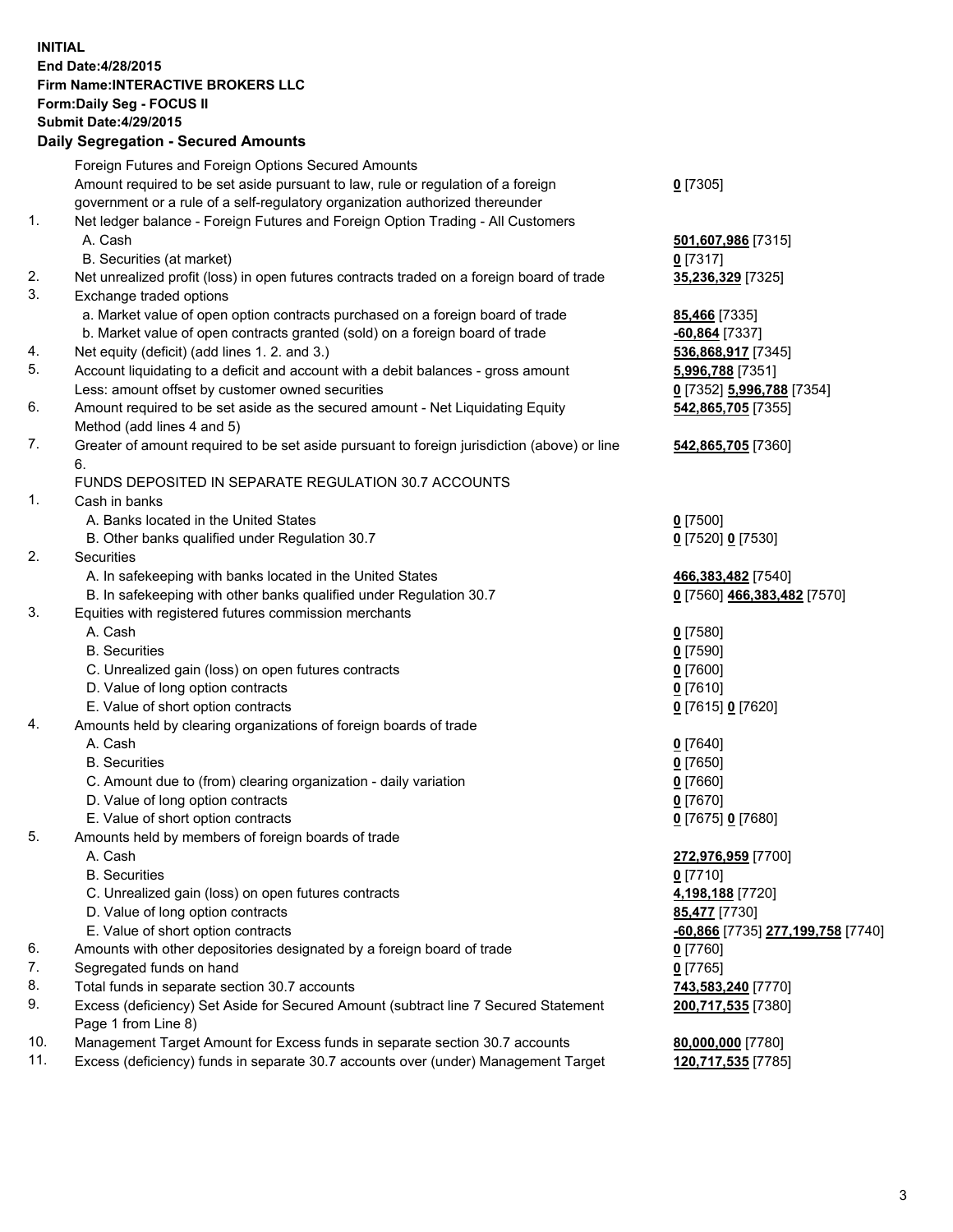**INITIAL End Date:4/28/2015 Firm Name:INTERACTIVE BROKERS LLC Form:Daily Seg - FOCUS II Submit Date:4/29/2015 Daily Segregation - Segregation Statement** SEGREGATION REQUIREMENTS(Section 4d(2) of the CEAct) 1. Net ledger balance A. Cash **2,590,349,338** [7010] B. Securities (at market) **0** [7020] 2. Net unrealized profit (loss) in open futures contracts traded on a contract market **-100,829,190** [7030] 3. Exchange traded options A. Add market value of open option contracts purchased on a contract market **112,793,561** [7032] B. Deduct market value of open option contracts granted (sold) on a contract market **-184,512,026** [7033] 4. Net equity (deficit) (add lines 1, 2 and 3) **2,417,801,683** [7040] 5. Accounts liquidating to a deficit and accounts with debit balances - gross amount **3,311,597** [7045] Less: amount offset by customer securities **0** [7047] **3,311,597** [7050] 6. Amount required to be segregated (add lines 4 and 5) **2,421,113,280** [7060] FUNDS IN SEGREGATED ACCOUNTS 7. Deposited in segregated funds bank accounts A. Cash **391,920,088** [7070] B. Securities representing investments of customers' funds (at market) **1,323,955,723** [7080] C. Securities held for particular customers or option customers in lieu of cash (at market) **0** [7090] 8. Margins on deposit with derivatives clearing organizations of contract markets A. Cash **13,748,289** [7100] B. Securities representing investments of customers' funds (at market) **117,503,091** [7110] C. Securities held for particular customers or option customers in lieu of cash (at market) **0** [7120] 9. Net settlement from (to) derivatives clearing organizations of contract markets **2,828,664** [7130] 10. Exchange traded options A. Value of open long option contracts **2,673,929** [7132] B. Value of open short option contracts **-6,362,254** [7133] 11. Net equities with other FCMs A. Net liquidating equity **-73,450,105** [7140] B. Securities representing investments of customers' funds (at market) **843,502,343** [7160] C. Securities held for particular customers or option customers in lieu of cash (at market) **0** [7170] 12. Segregated funds on hand **0** [7150] 13. Total amount in segregation (add lines 7 through 12) **2,616,319,768** [7180] 14. Excess (deficiency) funds in segregation (subtract line 6 from line 13) **195,206,488** [7190] 15. Management Target Amount for Excess funds in segregation **155,000,000** [7194]

16. Excess (deficiency) funds in segregation over (under) Management Target Amount Excess

**40,206,488** [7198]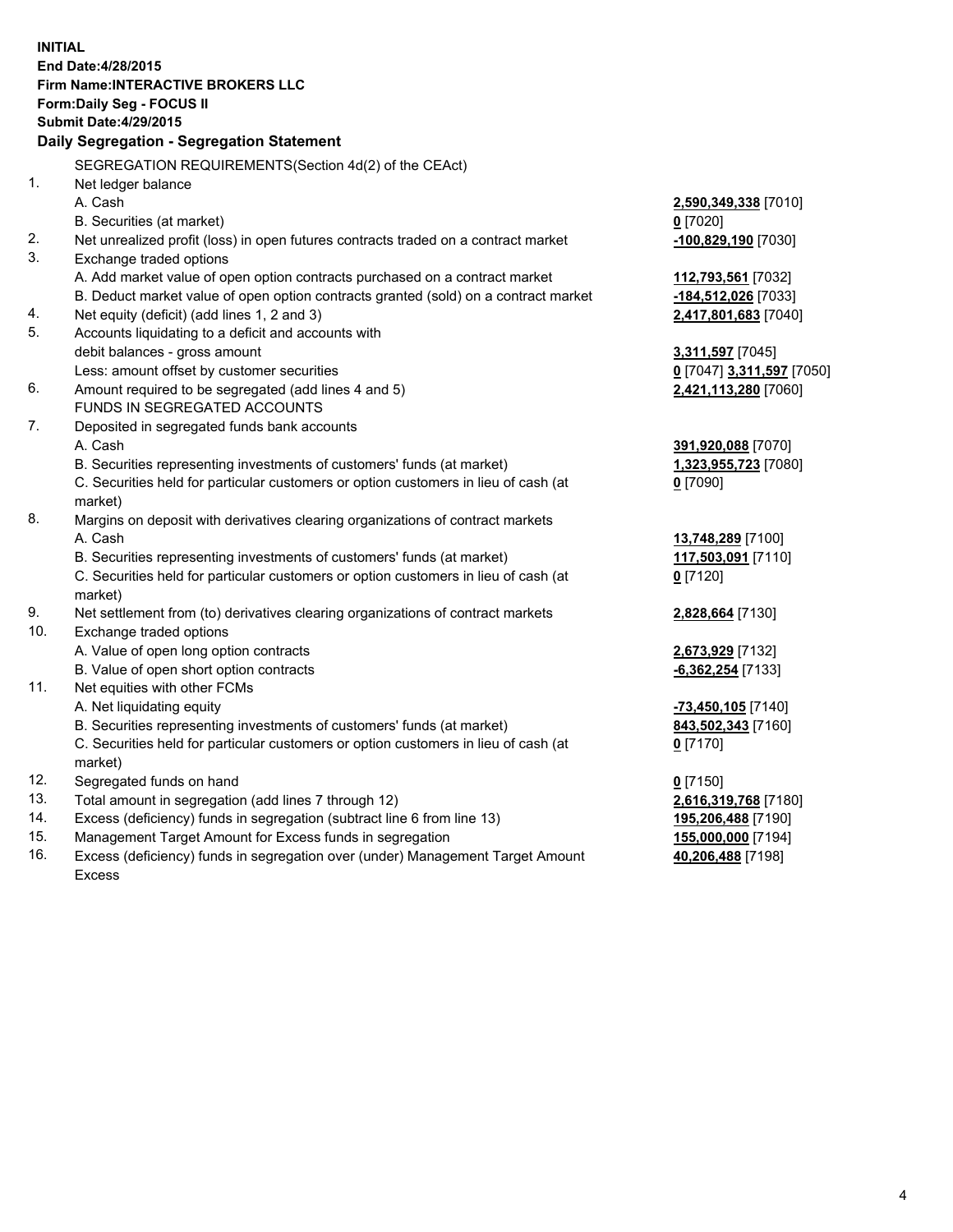## **INITIAL End Date:4/28/2015 Firm Name:INTERACTIVE BROKERS LLC Form:Daily Seg - FOCUS II Submit Date:4/29/2015 Daily Segregation - Supplemental**

| $\blacksquare$ | Total gross margin deficiencies - Segregated Funds Origin                              | 553,548 [9100] |
|----------------|----------------------------------------------------------------------------------------|----------------|
| $\sim$         | Total gross margin deficiencies - Secured Funds Origin                                 | 132,077 [9101] |
| $\blacksquare$ | Total gross margin deficiencies - Cleared Swaps Customer Collateral Funds Origin       | $0$ [9102]     |
| $\blacksquare$ | Total gross margin deficiencies - Noncustomer and Proprietary Accounts Origin          | $0$ [9103]     |
| $\blacksquare$ | Total number of accounts contributing to total gross margin deficiencies - Segregated  | 7 [9104]       |
|                | Funds Origin                                                                           |                |
| $\blacksquare$ | Total number of accounts contributing to total gross margin deficiencies - Secured     | 5[9105]        |
|                | Funds Origin                                                                           |                |
| Ξ.             | Total number of accounts contributing to the total gross margin deficiencies - Cleared | $0$ [9106]     |
|                | Swaps Customer Collateral Funds Origin                                                 |                |
| ۰              | Total number of accounts contributing to the total gross margin deficiencies -         | $0$ [9107]     |
|                | Noncustomer and Proprietary Accounts Origin                                            |                |
| $\blacksquare$ | Upload a copy of the firm's daily margin report the FCM uses to issue margin calls     |                |
|                | which corresponds with the reporting date.                                             |                |

04 28 2015 Commodity Margin Deficiency Report.xls